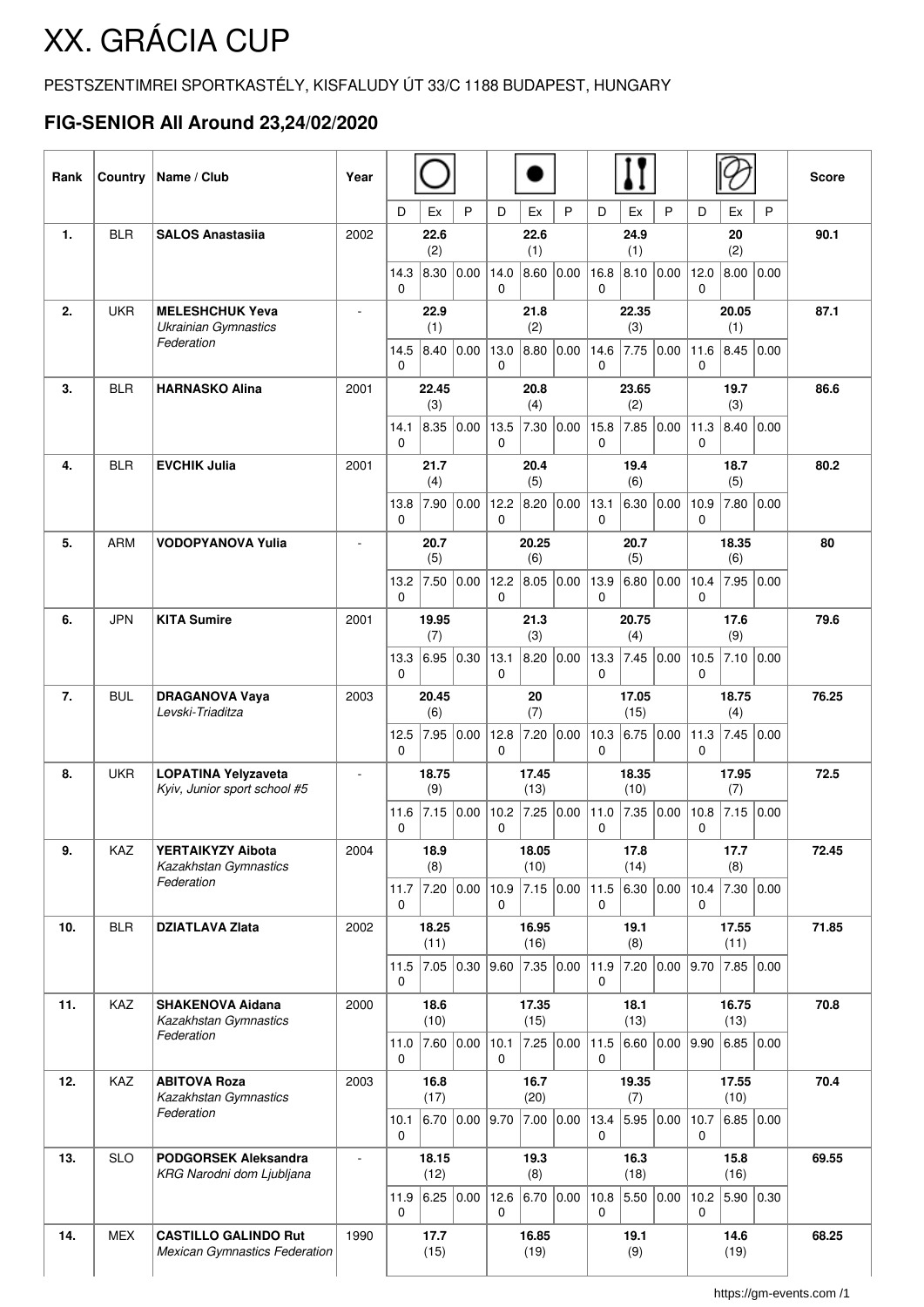| Rank | Country    | Name / Club                                                                | Year           |                           |                                                   |              |                                                                              |                   |                                                                               |                      |                         |                            |                       | <b>Score</b>  |           |       |  |
|------|------------|----------------------------------------------------------------------------|----------------|---------------------------|---------------------------------------------------|--------------|------------------------------------------------------------------------------|-------------------|-------------------------------------------------------------------------------|----------------------|-------------------------|----------------------------|-----------------------|---------------|-----------|-------|--|
|      |            |                                                                            |                | D                         | Ex                                                | P            | D                                                                            | Ex                | P                                                                             | D                    | Ex                      | P                          | D                     | Ex            | P         |       |  |
|      |            |                                                                            |                | 11.5<br>$\Omega$          | 6.50                                              | 0.30         | 10.7<br>$\Omega$                                                             | 6.15              | 0.00                                                                          | 12.2<br>$\mathbf{0}$ | 6.90                    | 0.00                       | 9.30                  | 5.30          | 0.00      |       |  |
| 15.  | <b>KAZ</b> | <b>BAKATOVA Sabina</b><br>Kazakhstan Gymnastics<br>Federation              | 2004           |                           | 17.65                                             |              |                                                                              | 14.95             |                                                                               |                      | 16.6                    |                            |                       | 16.85         |           | 66.05 |  |
|      |            |                                                                            |                | 11.0                      | (16)<br>6.65                                      | 0.00         | 10.4                                                                         | (25)<br>4.55      | 0.00                                                                          | 11.9                 | (16)<br>4.70 0.00       |                            | 10.1                  | (12)<br>6.75  | 0.00      |       |  |
| 16.  | <b>MEX</b> | <b>DIAZ Karla</b>                                                          | 1995           | $\Omega$<br>15.05<br>(26) |                                                   |              | $\Omega$                                                                     | 17.75             |                                                                               | $\mathbf{0}$         | 18.25                   |                            | $\mathbf{0}$<br>14.85 |               |           | 65.9  |  |
|      |            | <b>Mexican Gymnastics Federation</b>                                       |                |                           |                                                   | (12)         |                                                                              | (12)<br>6.45 0.00 |                                                                               |                      | (18)                    |                            |                       |               |           |       |  |
|      |            |                                                                            |                | 9.80                      | 5.55                                              | 0.30         | 10.7<br>$\Omega$                                                             | 7.05              | 0.00                                                                          | 11.8<br>$\mathbf{0}$ |                         |                            | 8.50                  | 6.35          | 0.00      |       |  |
| 17.  | <b>MEX</b> | <b>MALPICA Marina</b><br><b>Mexican Gymnastics Federation</b>              | 2000           |                           | 15.1<br>(25)                                      |              | 18<br>(11)                                                                   |                   | 18.25<br>(11)                                                                 |                      |                         | 14.5<br>(20)               |                       |               | 65.85     |       |  |
|      |            |                                                                            |                | 8.60                      | 6.50                                              | 0.00         | 10.3<br>$\Omega$                                                             | 7.70              | 0.00                                                                          | 12.0<br>0            | 6.25                    | 0.00                       | 8.80                  | 6.00          | 0.30      |       |  |
| 18.  | <b>BUL</b> | <b>ANGELOVA Maria</b><br><b>ETAR</b>                                       |                |                           | 17.95<br>(14)                                     |              |                                                                              | 18.3<br>(9)       |                                                                               |                      | 14.65<br>(23)           |                            |                       | 14.85<br>(17) |           | 65.75 |  |
|      |            |                                                                            |                | 11.1<br>0                 | 6.85                                              | 0.00         | 10.8<br>$\mathbf{0}$                                                         | 7.50              | 0.00                                                                          | 9.50                 | 5.15                    | 0.00                       | 8.80                  | 6.05          | 0.00      |       |  |
| 19.  | <b>KAZ</b> | <b>KIKIMOVA Sabina</b>                                                     | 2004           |                           | 16.35                                             |              |                                                                              | 16.9              |                                                                               |                      | 15.8                    |                            |                       | 16.6          |           | 65.65 |  |
|      |            | Kazakhstan Gymnastics<br>Federation                                        |                | 9.40                      | (20)<br>6.95                                      | 0.00         | 9.60                                                                         | (17)<br>7.30      | $ 0.00 $ 9.70                                                                 |                      | (20)<br>6.10            | 0.00                       | 8.80                  | (14)<br>7.80  | 0.00      |       |  |
| 20.  | <b>ARM</b> | <b>AGAGULIAN lasmina</b>                                                   | $\overline{a}$ | 18.05                     |                                                   | 17.4         |                                                                              | 15.8              |                                                                               | 13.6                 |                         | 64.85                      |                       |               |           |       |  |
|      |            |                                                                            |                | 11.0                      | (13)<br>7.05                                      | 0.00         | 10.1                                                                         | (14)<br>7.30      | 0.00                                                                          | 10.1                 | (19)<br>5.70            | 0.00                       | 7.30                  | (23)<br> 6.30 | 0.00      |       |  |
| 21.  | PHI        | <b>TIJAM Jessica Rayne</b><br>Gymnastics Association of the<br>Philippines | 2004           | $\Omega$                  | 16.45                                             |              | $\Omega$                                                                     | 15.6              |                                                                               | $\mathbf{0}$         | 16.5                    |                            |                       | 15.9          |           | 64.45 |  |
|      |            |                                                                            |                |                           | (19)                                              |              |                                                                              | (23)              |                                                                               |                      | (17)                    |                            |                       | (15)          |           |       |  |
|      |            |                                                                            |                | 10.5<br>$\Omega$          | 5.95                                              | 0.00         | 9.30                                                                         | 6.30              | $\vert 0.00 \vert$                                                            | 9.20                 | 7.30                    | 0.00                       | 9.00                  | 6.90          | 0.00      |       |  |
| 22.  | <b>CZE</b> | <b>TIMKOVA Adriana</b><br><b>SK Tart MS Brno</b>                           | 2002           |                           | 16.1<br>(23)                                      |              |                                                                              | 16.9<br>(18)      |                                                                               |                      | 14.25<br>(25)           |                            |                       | 12.85<br>(26) |           | 60.1  |  |
|      |            |                                                                            |                |                           |                                                   |              | $\Omega$                                                                     |                   | 9.60 6.50 0.00 10.3 6.60 0.00 8.90 5.35 0.00 8.40 5.05 0.60                   |                      |                         |                            |                       |               |           |       |  |
| 23.  | <b>SRB</b> | <b>BLAZIC Andrijana</b><br>Gymnastics Federation of<br>Serbia              | 2002           |                           | 16.15<br>(22)                                     |              |                                                                              | 16.03<br>(21)     |                                                                               |                      | 14.45<br>(24)           |                            |                       | 13.2<br>(24)  |           | 59.83 |  |
|      |            |                                                                            |                |                           | 10.3 5.85 0.00 9.70 6.33                          |              |                                                                              |                   | 0.00 9.10                                                                     |                      | 5.35 0.00               |                            | 7.30                  | 5.90 0.00     |           |       |  |
| 24.  | <b>SVK</b> | <b>SEMANOVA Kristina</b><br>TJ Slavia STU Bratislava                       | ÷,             | 0                         | 16.55                                             |              |                                                                              | 15.2              |                                                                               |                      | 14.95                   |                            |                       | 12.4          |           | 59.1  |  |
|      |            |                                                                            |                |                           | (18)                                              |              |                                                                              | (24)              |                                                                               |                      | (22)                    |                            |                       | (28)          |           |       |  |
| 25.  | <b>UKR</b> | YATCHENKO Lolita                                                           |                |                           | 14.35                                             |              | 9.30 7.25 0.00 9.30 5.90 0.00 8.70<br>14.15<br>(27)<br>$1.20$ 8.00 6.15 0.00 |                   | 6.25 0.00 <br>15.6                                                            |                      | 7.60 5.10 0.30<br>14.45 |                            |                       | 58.55         |           |       |  |
|      |            | <b>Ukrainian Gymnastics</b><br>Federation                                  |                | (28)<br>3.65<br>11.9      |                                                   |              |                                                                              |                   |                                                                               | 10.1                 | (21)<br>5.50 0.00 8.40  |                            | (21)                  |               | 6.05 0.00 |       |  |
|      |            |                                                                            |                | $\Omega$                  |                                                   |              |                                                                              |                   |                                                                               | $\mathbf{0}$         |                         |                            |                       |               |           |       |  |
| 26.  | CRO        | <b>KUDELIC Dorotea</b><br><b>KRG Leda</b>                                  | 2004           |                           | 16.25<br>(21)                                     |              |                                                                              | 14.4<br>(26)      |                                                                               |                      | 11.4<br>(28)            |                            |                       | 13.8<br>(22)  |           | 55.85 |  |
|      |            |                                                                            |                | 10.5<br>$\Omega$          | 5.75 0.00 8.10 6.30                               |              |                                                                              |                   | 0.00 8.40                                                                     |                      |                         | 3.00 0.00                  | 7.60                  | 6.20          | 0.00      |       |  |
| 27.  | CZE        | ŘEHKOVA Darina<br>SK Tart MS Brno                                          | 2003           |                           | 15.55<br>(24)                                     |              |                                                                              | 13.85<br>(29)     |                                                                               |                      | 12.9<br>(26)            |                            |                       | 12.55<br>(27) |           | 54.85 |  |
|      |            |                                                                            |                | 9.70                      | 5.85                                              |              |                                                                              |                   | $\vert 0.00 \vert 8.40 \vert 5.45 \vert 0.00 \vert$                           |                      |                         | 7.20 $ 5.70 0.00 6.90$     |                       | 5.65   0.00   |           |       |  |
| 28.  | <b>BUL</b> | <b>NIKOLOVA Ralitza</b><br><b>ETAR</b>                                     | $\sim$         | 14.6<br>(27)              |                                                   | 15.7<br>(22) |                                                                              | 10.05<br>(31)     |                                                                               |                      | 13.1<br>(25)            |                            |                       | 53.45         |           |       |  |
|      |            |                                                                            |                | 7.60                      |                                                   |              |                                                                              |                   | $\vert$ 7.00 $\vert$ 0.00 $\vert$ 8.60 $\vert$ 7.10 $\vert$ 0.00 $\vert$ 5.70 |                      |                         | 4.35 0.00                  | 6.20                  | 6.90 0.00     |           |       |  |
| 29.  | <b>SGP</b> | <b>LEE Zoey</b><br>Rhythm & Groove (Singapore)                             | 2010           | 13.75<br>(29)             |                                                   |              | 10.15<br>(30)                                                                |                   | 12.7<br>(27)                                                                  |                      |                         | 11.7<br>(30)               |                       |               | 48.3      |       |  |
|      |            |                                                                            |                | 8.20                      | 5.55                                              |              | $0.00$ 6.50                                                                  |                   | $3.95$ 0.30 7.70                                                              |                      |                         | $5.00 \mid 0.00 \mid 7.90$ |                       | 3.80   0.00   |           |       |  |
| 30.  | <b>SLO</b> | <b>BARBA Ana</b><br>KRG Šiška/Club for Rhythmic                            | 2004           |                           | 10<br>(31)                                        |              |                                                                              | 14<br>(28)        |                                                                               |                      | 11.1<br>(30)            |                            |                       | 11.85<br>(29) |           | 46.95 |  |
|      |            | Gymnastics Šiška                                                           |                |                           | 5.60 4.40 0.00 7.70 6.30 0.00 5.90 5.20 0.00 7.00 |              |                                                                              |                   |                                                                               |                      |                         |                            |                       | 4.85 0.00     |           |       |  |

https://gm-events.com /2